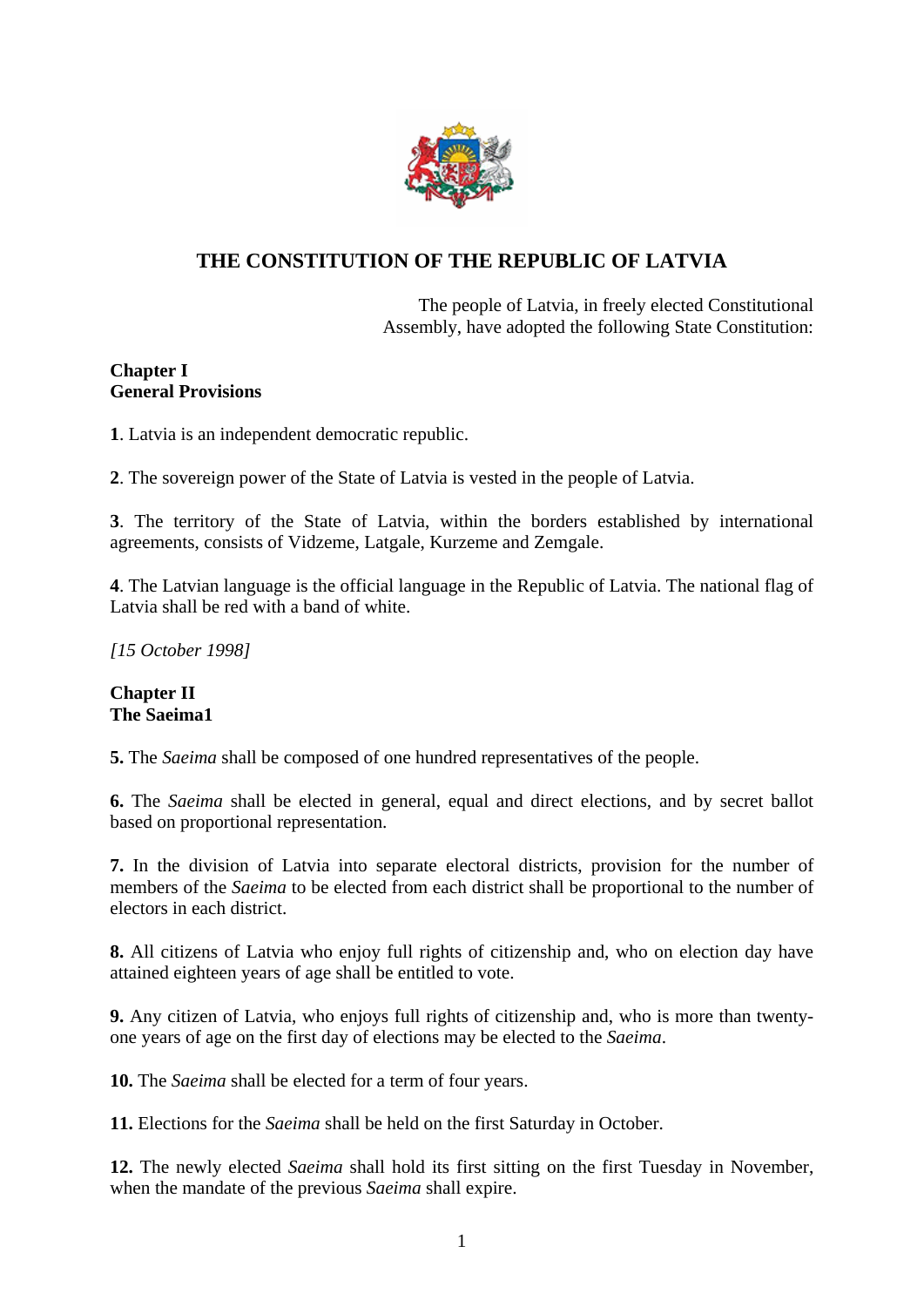**13.** Should elections for the *Saeima*, by reason of the dissolution of the previous *Saeima*, be held at another time of the year, the *Saeima* so elected shall convene not later than one month after its election, and its mandate shall expire upon the convening of the new *Saeima* on the first Tuesday in November following the elapse of three years after such election.

**14.** The electors may not recall any individual member of the *Saeima*.

**15.** The *Saeima* shall hold its sittings in Rīga, and only in extraordinary circumstances may it convene elsewhere.

**16.** The *Saeima* shall elect a Presidium that shall be composed of a Chairperson, two Deputies and Secretaries. The Presidium shall function continuously during the mandate of the *Saeima*.

**17.** The first sitting of the newly elected *Saeima* shall be opened by the Chairperson of the preceding *Saeima* or by another member of the Presidium at the direction of the Presidium.

**18.** The *Saeima* itself shall review the qualifications of its members.

A person elected to the *Saeima* shall acquire the mandate of a Member of the *Saeima* if such person gives the following solemn promise:

"I, upon assuming the duties of a Member of the *Saeima*, before the people of Latvia, do swear (solemnly promise) to be loyal to Latvia, to strengthen its sovereignty and the Latvian language as the only official language, to defend Latvia as an independent and democratic State, and to fulfil my duties honestly and conscientiously. I undertake to observe the Constitution and laws of Latvia."

**19.** The Presidium shall convene sessions of the *Saeima* and schedule regular and extraordinary sittings.

**20.** The Presidium shall convene sittings of the *Saeima* if requested by the President, the Prime Minister, or not less than one third of the members of the *Saeima*.

**21.** The *Saeima* shall establish rules of order to provide for its internal operations and order. The working language of the *Saeima* is the Latvian language.

**22.** Sittings of the *Saeima* shall be public. The *Saeima* may decide by a majority vote of not less than two-thirds of the members present to sit in closed session, if so requested by ten members of the *Saeima*, or by the President, the Prime Minister, or a Minister.

**23.** Sittings of the *Saeima* may take place if at least half of the members of the *Saeima* participate therein.

**24.** The *Saeima* shall make decisions by an absolute majority of votes of the members present at the sitting, except in cases specifically set out in the Constitution.

**25.** The *Saeima* shall establish committees and determine the number of members and their duties. Committees have the right to require of individual Ministers or local government authorities information and explanations necessary for the work of the committees, and the right to invite to their sittings responsible representatives from the relevant ministries or local government authorities to furnish explanations. Committees may also carry on their work between sessions of the *Saeima*.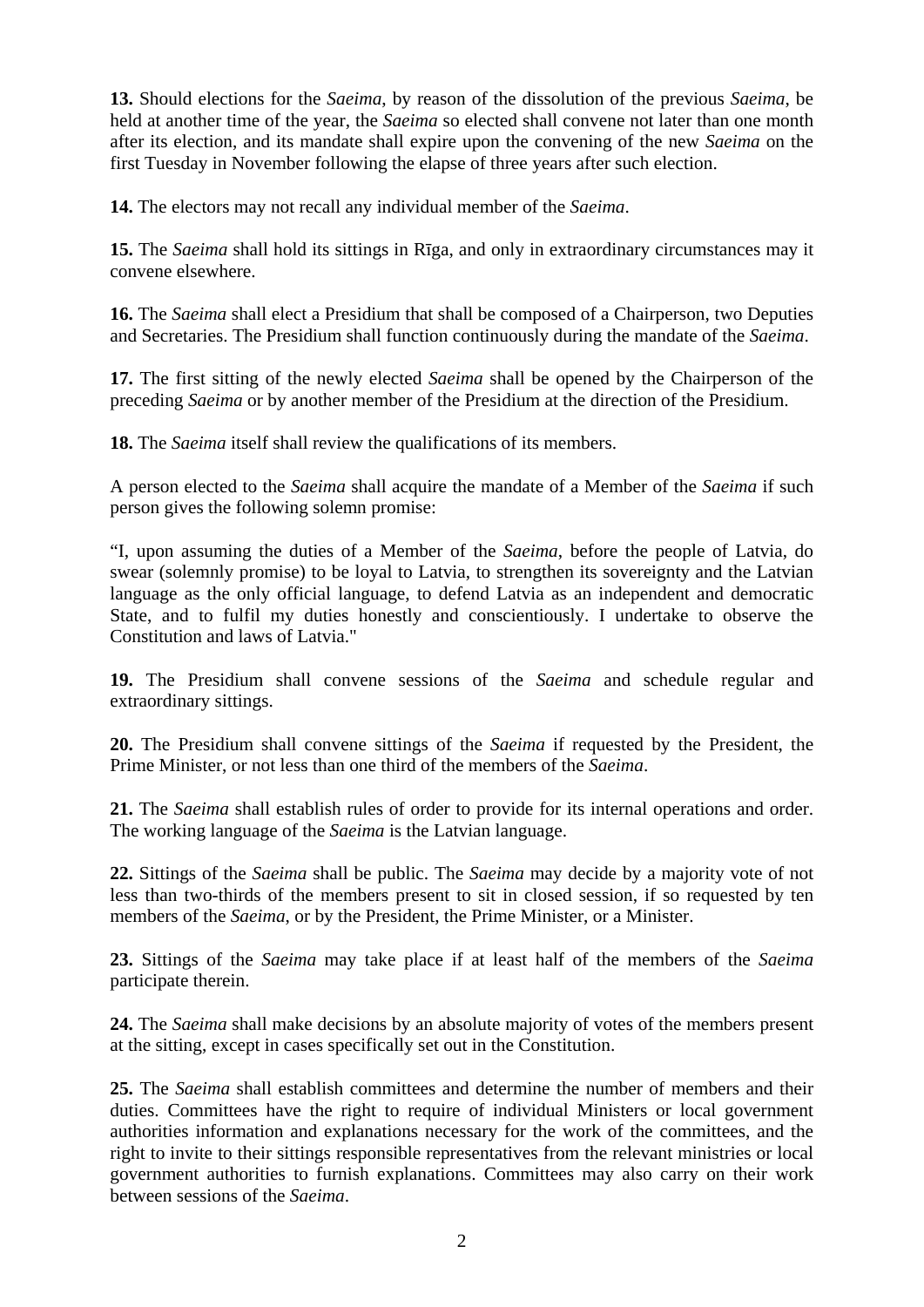**26.** The *Saeima* shall appoint parliamentary investigatory committees for specified matters if not less than one-third of its members request it.

**27.** The *Saeima* shall have the right to submit to the Prime Minister or to an individual Minister requests and questions which either they, or a responsible government official duly authorised by them, must answer. The Prime Minister or any Minister shall furnish the relevant documents and enactments requested by the *Saeima* or by any of its committees.

**28.** Members of the *Saeima* may not be called to account by any judicial, administrative or disciplinary process in connection with their voting or their views as expressed during the execution of their duties. Court proceedings may be brought against members of the *Saeima* if they, albeit in the course of performing parliamentary duties, disseminate:

1) defamatory statements which they know to be false, or

2) defamatory statements about private or family life.

**29.** Members of the *Saeima* shall not be arrested, nor shall their premises be searched, nor shall their personal liberty be restricted in any way without the consent of the *Saeima*. Members of the *Saeima* may be arrested if apprehended in the act of committing a crime. The Presidium shall be notified within twenty-four hours of the arrest of any member of the *Saeima*; the Presidium shall raise the matter at the next sitting of the *Saeima* for decision as to whether the member shall continue to be held in detention or be released. When the *Saeima* is not in session, pending the opening of a session, the Presidium shall decide whether the member of the *Saeima* shall remain in detention.

**30.** Without the consent of the *Saeima*, criminal prosecution may not be commenced and administrative fines may not be levied against its members.

**31.** Members of the *Saeima* have the right to refuse to give evidence:

1) concerning persons who have entrusted to them, as representatives of the people, certain facts or information;

2) concerning persons to whom they, as representatives of the people, have entrusted certain facts or information; or

3) concerning such facts or information itself.

**32.** Members of the *Saeima* may not, either personally or in the name of another person, receive government contracts or concessions. The provisions of this Article shall apply to Ministers even if they are not members of the *Saeima*.

**33.** The remuneration of members of the *Saeima* shall be from state funds.

**34.** No person may be called to account for reporting the sittings of the *Saeima* or its committees if such reports correspond to fact. Information about closed sessions of either the *Saeima* or its committees may only be disclosed with the permission of the Presidium of the *Saeima* or the committee.

*[27 January 1994; 4 December 1997; 15 October 1998; 30 April 2002]*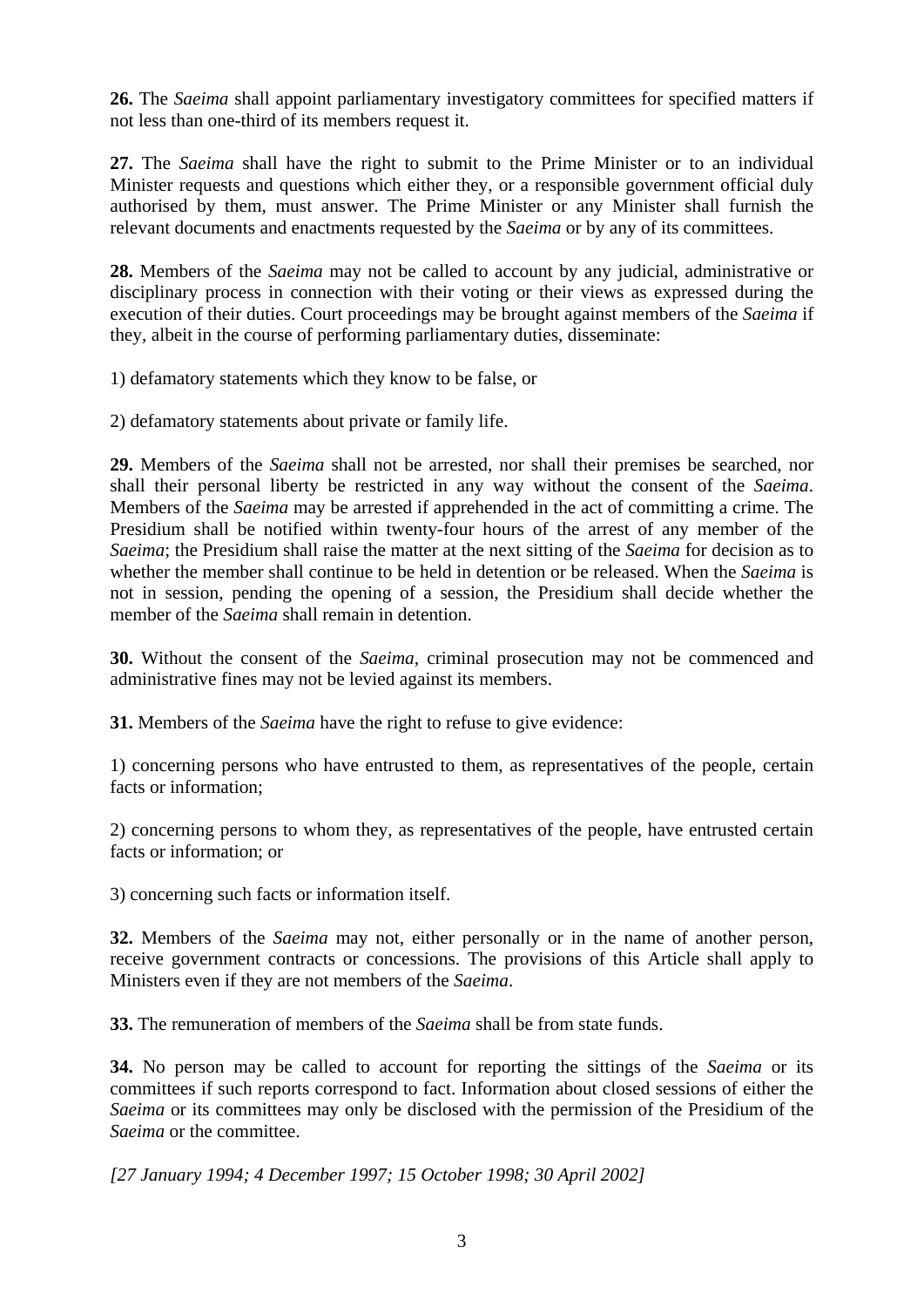# **Chapter III The President**

**35.** The *Saeima* shall elect the President for a term of four years.

**36.** The President shall be elected by secret ballot with a majority of the votes of not less than fifty-one members of the *Saeima*.

**37.** Any person who enjoys full rights of citizenship and who has attained the age of forty years may be elected President. A person with dual citizenship may not be elected President.

**38.** The office of the President shall not be held concurrently with any other office. If the person elected as President is a member of the *Saeima*, he or she shall resign his or her mandate as a member of the *Saeima*.

**39.** The same person shall not hold office as President for more than eight consecutive years.

**40.** The President, upon taking up the duties of office, at a sitting of the *Saeima*, shall take the following solemn oath:

"I swear that all of my work will be dedicated to the welfare of the people of Latvia. I will do everything in my power to promote the prosperity of the Republic of Latvia and all who live here. I will hold sacred and will observe the Constitution of Latvia and the laws of the State. I will act justly towards all and will fulfil my duties conscientiously."

**41.** The President shall represent the State in international relations, appoint the diplomatic representatives of Latvia, and also receive diplomatic representatives of other states. The President shall implement the decisions of the *Saeima* concerning the ratification of international agreements.

**42.** The President shall be the Commander-in-Chief of the armed forces of Latvia. During wartime, the President shall appoint a Supreme Commander.

**43.** The President shall declare war on the basis of a decision of the *Saeima*.

**44.** The President has the right to take whatever steps are necessary for the military defence of the State should another state declare war on Latvia or an enemy invade its borders. Concurrently and without delay, the President shall convene the *Saeima*, which shall decide as to the declaration and commencement of war.

**45.** The President has the right to grant clemency to criminals against whom judgment of the court has come into legal effect. The extent of, and procedures for, the utilisation of this right shall be set out in a specific law. The *Saeima* grants amnesty.

**46.** The President has the right to convene and to preside over extraordinary meetings of the Cabinet and to determine the agenda of such meetings.

**47.** The President has the right to initiate legislation.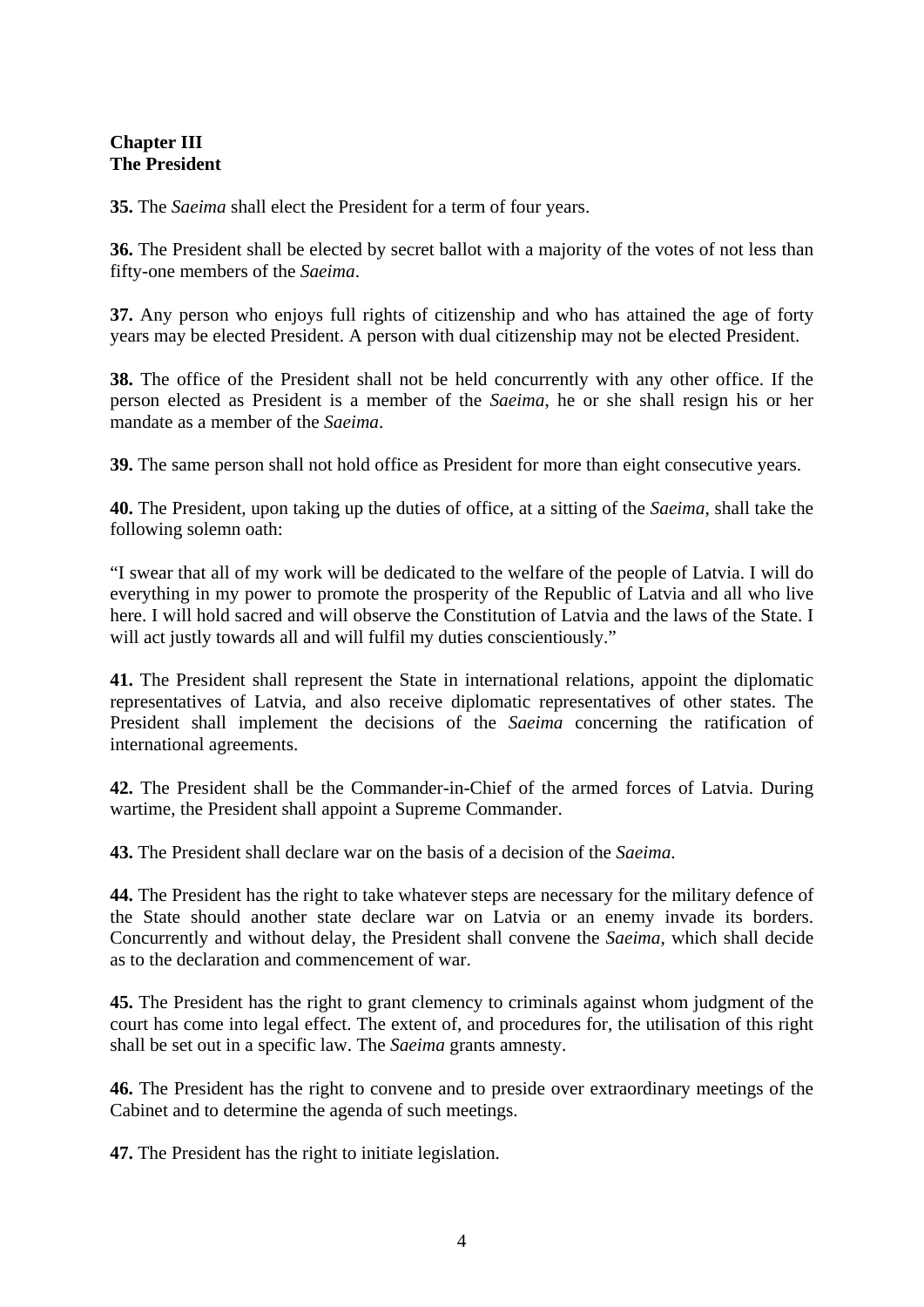**48.** The President shall be entitled to propose the dissolution of the *Saeima*. Following this proposal, a national referendum shall be held. If in the referendum more than half of the votes are cast in favour of dissolution, the *Saeima* shall be considered dissolved, new elections called, and such elections held no later than two months after the date of the dissolution of the *Saeima*.

**49.** If the *Saeima* has been dissolved, the mandate of the members of the *Saeima* shall continue in effect until the newly elected *Saeima* has convened, but the dissolved *Saeima* may only hold sittings at the request of the President. The President shall determine the agenda of such sittings.

**50.** If in the referendum more than half of the votes are cast against the dissolution of the *Saeima*, then the President shall be deemed to be removed from office, and the *Saeima* shall elect a new President to serve for the remaining term of office of the President so removed.

**51.** Upon the proposal of not less than half of all of the members of the *Saeima*, the *Saeima* may decide, in closed session and with a majority vote of not less than two-thirds of all of its members, to remove the President from office.

**52.** If the President resigns from office, dies or is removed from office before their term has ended, the Chairperson of the *Saeima* shall assume the duties of the President until the *Saeima* has elected a new President. Similarly, the Chairperson of the *Saeima* shall assume the duties of the President if the latter is away from Latvia or for any other reason unable to fulfil the duties of office.

**53.** Political responsibility for the fulfilment of presidential duties shall not be borne by the President. All orders of the President shall be jointly signed by the Prime Minister or by the appropriate Minister, who shall thereby assume full responsibility for such orders except in the cases specified in Articles forty-eight and fifty-six.

**54.** The President may be subject to criminal liability if the *Saeima* consents thereto by a majority vote of not less than two-thirds.

*[4 December 1997; 3 May 2007]* 

### **Chapter IV The Cabinet**

**55.** The Cabinet shall be composed of the Prime Minister and the Ministers chosen by the Prime Minister.

**56.** The Cabinet shall be formed by the person who has been invited by the President to do so.

**57.** The number of ministries and the scope of their responsibilities, as well as the relations between State institutions, shall be as provided for by law.

**58.** The administrative institutions of the State shall be under the authority of the Cabinet.

**59.** In order to fulfil their duties, the Prime Minister and other Ministers must have the confidence of the *Saeima* and they shall be accountable to the *Saeima* for their actions. If the *Saeima* expresses no confidence in the Prime Minister, the entire Cabinet shall resign. If there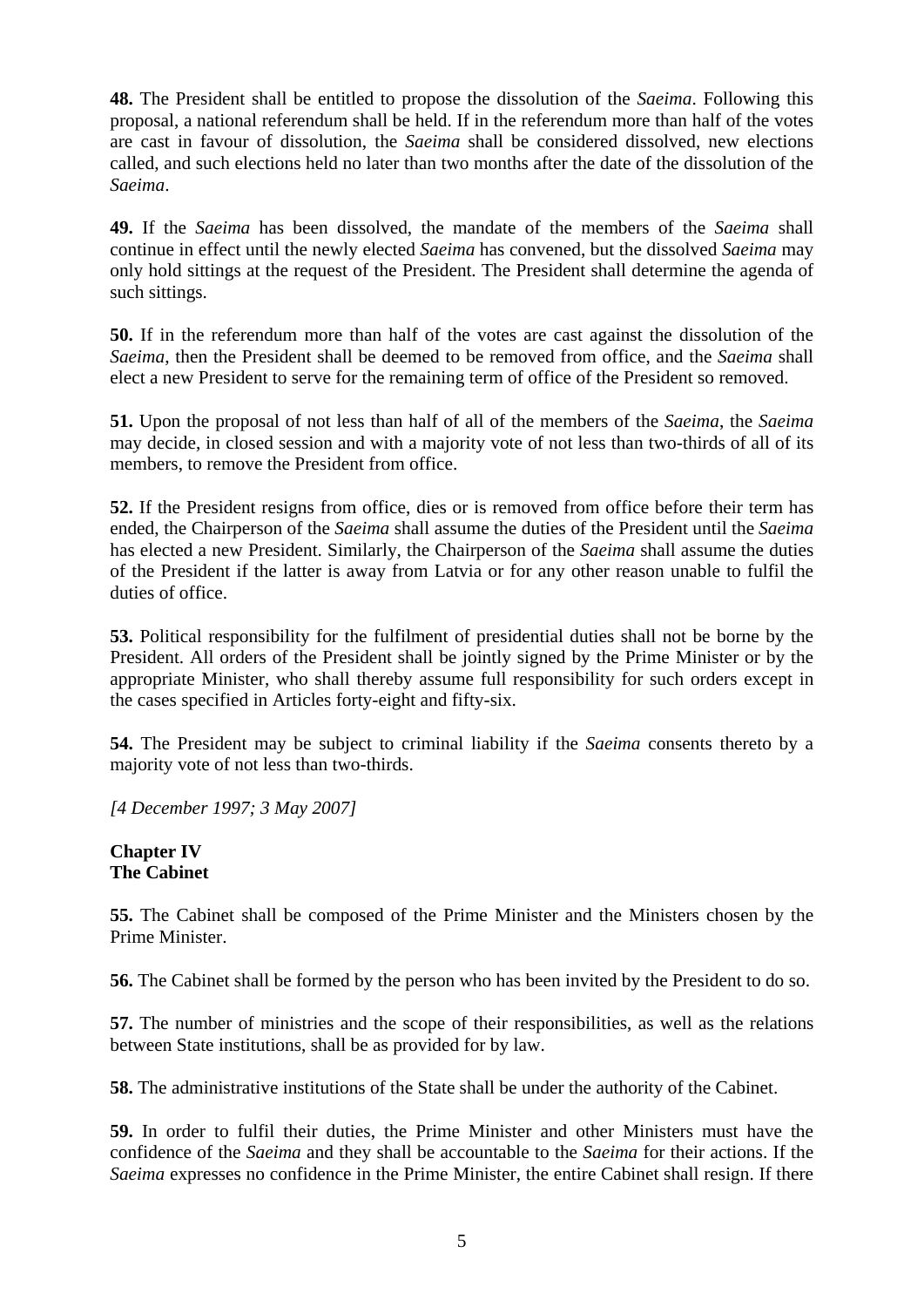is an expression of no confidence in an individual Minister, then the Minister shall resign and another person shall be invited to replace them by the Prime Minister.

**60.** Meetings of the Cabinet shall be chaired by the Prime Minister, and in the absence of the Prime Minister, by a Minister authorised to do so by the Prime Minister.

**61.** The Cabinet shall deliberate draft laws prepared by individual ministries as well as matters which pertain to the activities of more than one ministry, and issues of State policy raised by individual members of Cabinet.

**62.** If the State is threatened by an external enemy, or if an internal insurrection which endangers the existing political system arises or threatens to arise in the State or in any part of the State, the Cabinet has the right to proclaim a state of emergency and shall inform the Presidium within twenty-four hours and the Presidium shall, without delay, present such decision of the Cabinet to the *Saeima*.

**63.** Ministers, even if they are not members of the *Saeima*, and responsible government officials authorised by a Minister, have the right to attend sittings of the *Saeima* and its committees and to submit additions and amendments to draft laws.

## **Chapter V Legislation**

**64.** The *Saeima*, and also the people, have the right to legislate, in accordance with the procedures, and to the extent, provided for by this Constitution.

**65.** Draft laws may be submitted to the *Saeima* by the President, the Cabinet or committees of the *Saeima*, by not less than five members of the *Saeima*, or, in accordance with the procedures and in the cases provided for in this Constitution, by one-tenth of the electorate.

**66.** Annually, before the commencement of each financial year, the *Saeima* shall determine the State Revenues and Expenditures Budget, the draft of which shall be submitted to the *Saeima* by the Cabinet.

If the *Saeima* makes a decision that involves expenditures not included in the Budget, then this decision must also allocate funds to cover such expenditures.

After the end of the budgetary year, the Cabinet shall submit an accounting of budgetary expenditures for the approval of the *Saeima*.

**67.** The *Saeima* shall determine the size of the armed forces of the State during peacetime.

**68.** All international agreements, which settle matters that may be decided by the legislative process, shall require ratification by the *Saeima*.

Upon entering into international agreements, Latvia, with the purpose of strengthening democracy, may delegate a part of its State institution competencies to international institutions. The *Saeima* may ratify international agreements in which a part of State institution competencies are delegated to international institutions in sittings in which at least two-thirds of the members of the *Saeima* participate, and a two-thirds majority vote of the members present is necessary for ratification.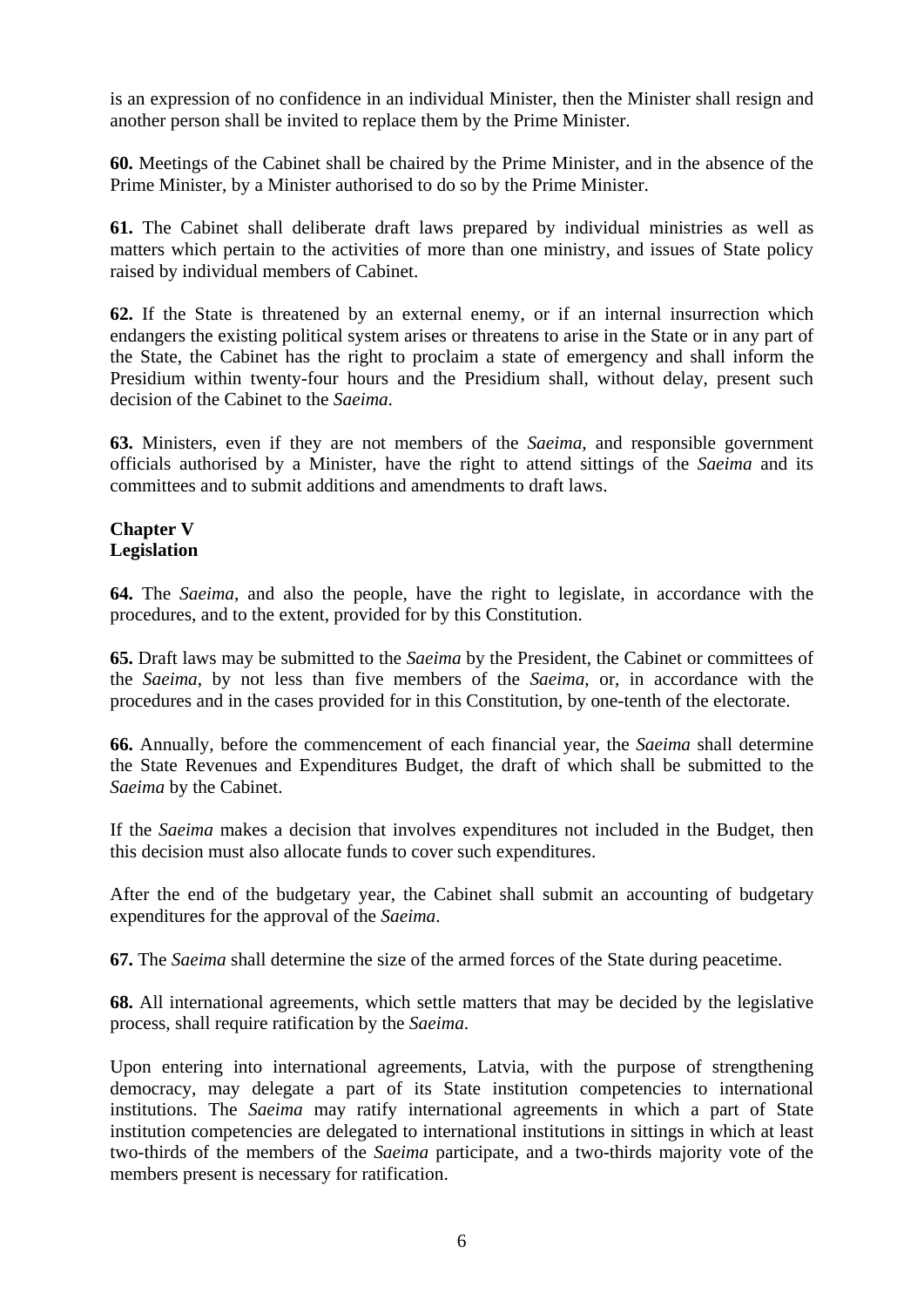Membership of Latvia in the European Union shall be decided by a national referendum, which is proposed by the *Saeima*.

Substantial changes in the terms regarding the membership of Latvia in the European Union shall be decided by a national referendum if such referendum is requested by at least one-half of the members of the *Saeima*.

**69.** The President shall proclaim laws passed by the *Saeima* not earlier than the tenth day and not later than the twenty-first day after the law has been adopted. A law shall come into force fourteen days after its proclamation unless a different term has been specified in the law.

**70.** The President shall proclaim adopted laws in the following manner:

"The *Saeima* (that is, the People) has adopted and the President has proclaimed the following law: (text of the law)."

**71.** Within ten days of the adoption of a law by the *Saeima*, the President, by means of a written and reasoned request to the Chairperson of the *Saeima*, may require that a law be reconsidered. If the *Saeima* does not amend the law, the President then may not raise objections a second time.

**72.** The President has the right to suspend the proclamation of a law for a period of two months. The President shall suspend the proclamation of a law if so requested by not less than one-third of the members of the *Saeima*. This right may be exercised by the President, or by one-third of the members of the *Saeima*, within ten days of the adoption of the law by the *Saeima*. The law thus suspended shall be put to a national referendum if so requested by not less than one-tenth of the electorate. If no such request is received during the aforementioned two-month period, the law shall then be proclaimed after the expiration of such period. A national referendum shall not take place, however, if the *Saeima* again votes on the law and not less than three-quarters of all members of the *Saeima* vote for the adoption of the law.

**73.** The Budget and laws concerning loans, taxes, customs duties, railroad tariffs, military conscription, declaration and commencement of war, peace treaties, declaration of a state of emergency and its termination, mobilisation and demobilisation, as well as agreements with other nations may not be submitted to national referendum.

**74.** A law adopted by the *Saeima* and suspended pursuant to the procedures specified in Article seventy-two shall be repealed by national referendum if the number of voters is at least half of the number of electors as participated in the previous *Saeima* election and if the majority has voted for repeal of the law.

**75.** Should the *Saeima*, by not less than a two thirds majority vote, determine a law to be urgent, the President may not request reconsideration of such law, it may not be submitted to national referendum, and the adopted law shall be proclaimed no later than the third day after the President has received it.

**76.** The *Saeima* may amend the Constitution in sittings at which at least two-thirds of the members of the *Saeima* participate. The amendments shall be passed in three readings by a majority of not less than two-thirds of the members present.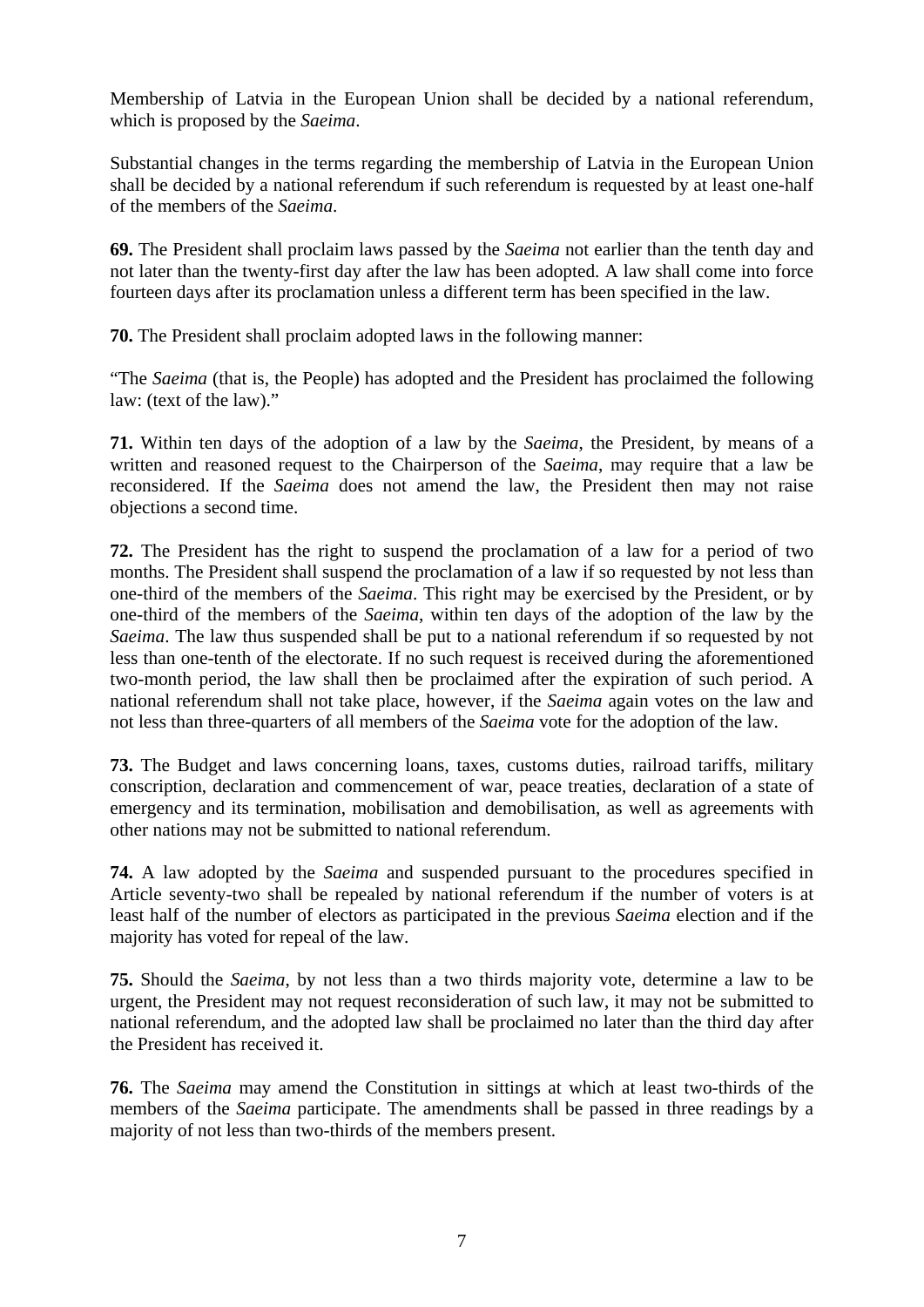**77.** If the *Saeima* has amended the first, second, third, fourth, sixth or seventy-seventh Article of the Constitution, such amendments, in order to come into force as law, shall be submitted to a national referendum.

**78.** Electors, in number comprising not less than one tenth of the electorate, have the right to submit a fully elaborated draft of an amendment to the Constitution or of a law to the President, who shall present it to the *Saeima*. If the *Saeima* does not adopt it without change as to its content, it shall then be submitted to national referendum.

**79.** An amendment to the Constitution submitted for national referendum shall be deemed adopted if at least half of the electorate has voted in favour. A draft law, decision regarding membership of Latvia in the European Union or substantial changes in the terms regarding such membership submitted for national referendum shall be deemed adopted if the number of voters is at least half of the number of electors as participated in the previous *Saeima* election and if the majority has voted in favour of the draft law, membership of Latvia in the European Union or substantial changes in the terms regarding such membership.

**80.** All citizens of Latvia who have the right to vote in elections of the *Saeima* may participate in national referendums.

# **81.** *[3 May 2007]*

*[21 March 1933; 4 December 1997; 15 October 1998; 8 May 2003; 23 September 2004; 3 May 2007]* 

## **Chapter VI Courts**

**82.** In Latvia, court cases shall be heard by district (city) courts, regional courts and the Supreme Court, but in the event of war or a state of emergency, also by military courts.

**83.** Judges shall be independent and subject only to the law.

**84.** Judicial appointments shall be confirmed by the *Saeima* and they shall be irrevocable. The *Saeima* may remove judges from office against their will only in the cases provided for by law, based upon a decision of the Judicial Disciplinary Board or a judgment of the Court in a criminal case. The age of retirement from office for judges may be determined by law.

**85.** In Latvia, there shall be a Constitutional Court, which, within its jurisdiction as provided for by law, shall review cases concerning the compliance of laws with the Constitution, as well as other matters regarding which jurisdiction is conferred upon it by law. The Constitutional Court shall have the right to declare laws or other enactments or parts thereof invalid. The *Saeima* shall confirm the appointment of judges to the Constitutional Court for the term provided for by law, by secret ballot with a majority of the votes of not less than fifty-one members of the *Saeima*.

**86.** Decisions in court proceedings may be made only by bodies upon which jurisdiction regarding such has been conferred by law, and only in accordance with procedures provided for by law. Military courts shall act on the basis of a specific law.

*[5 June 1996; 4 December 1997; 15 October 1998]*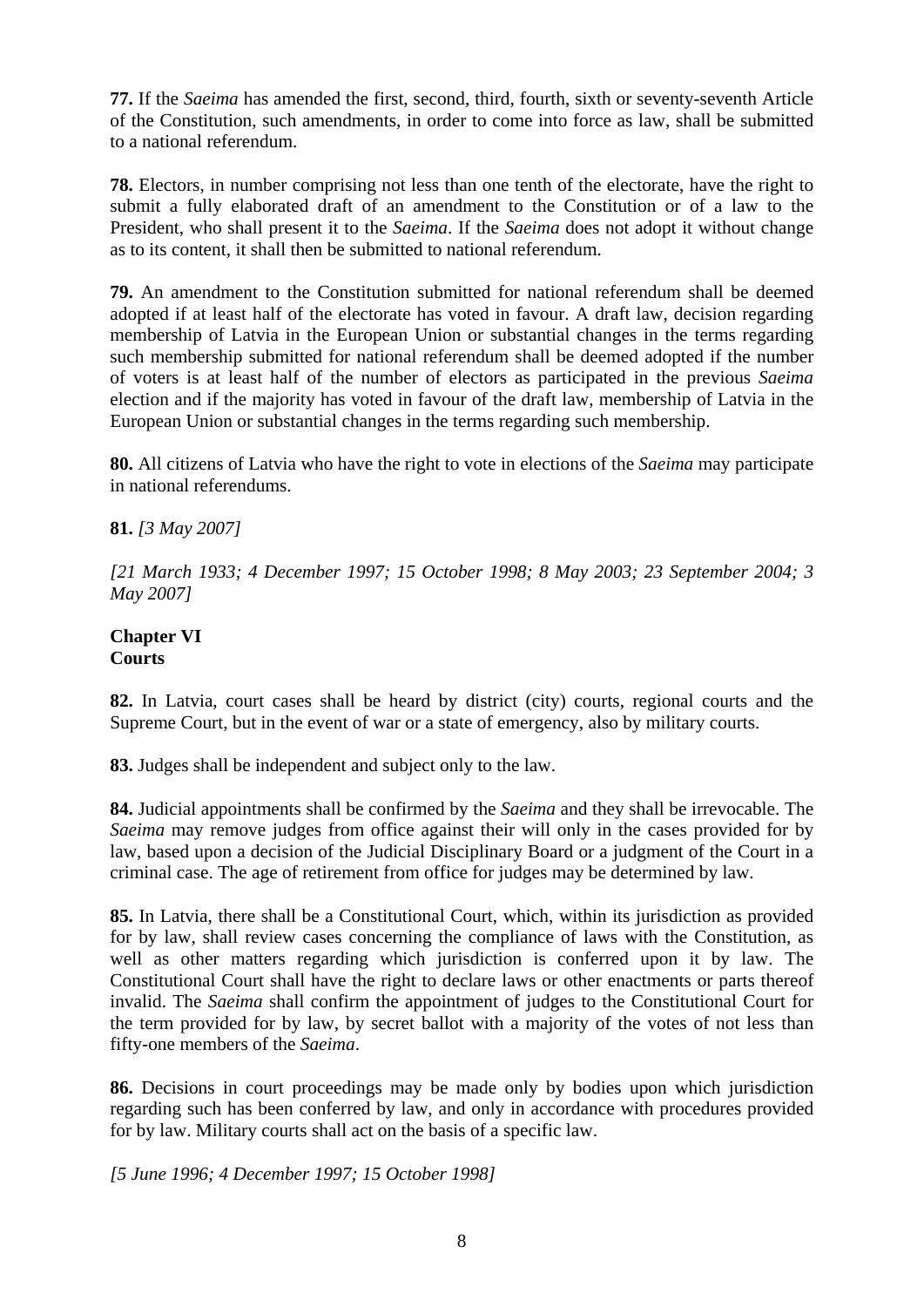# **Chapter VII The State Audit Office**

**87.** The State Audit Office shall be an independent collegial institution.

**88.** Auditors General shall be appointed to their office and confirmed pursuant to the same procedures as judges, but only for a fixed period of time, during which they may be removed from office only by a judgment of the Court. A specific law shall provide for the organisation and responsibilities of the State Audit Office.

## **Chapter VIII Fundamental Human Rights**

**89.** The State shall recognise and protect fundamental human rights in accordance with this Constitution, laws and international agreements binding upon Latvia.

**90.** Everyone has the right to know about his or her rights.

**91.** All human beings in Latvia shall be equal before the law and the courts.

Human rights shall be realised without discrimination of any kind.

**92.** Everyone has the right to defend his or her rights and lawful interests in a fair court. Everyone shall be presumed innocent until his or her guilt has been established in accordance with law. Everyone, where his or her rights are violated without basis, has a right to commensurate compensation. Everyone has a right to the assistance of counsel.

**93.** The right to life of everyone shall be protected by law.

**94**. Everyone has the right to liberty and security of person. No one may be deprived of or have their liberty restricted, otherwise than in accordance with law.

**95.** The State shall protect human honour and dignity. Torture or other cruel or degrading treatment of human beings is prohibited. No one shall be subjected to inhuman or degrading punishment.

**96.** Everyone has the right to inviolability of his or her private life, home and correspondence.

**97.** Everyone residing lawfully in the territory of Latvia has the right to freely move and to choose his or her place of residence.

**98.** Everyone has the right to freely depart from Latvia. Everyone having a Latvian passport shall be protected by the State when abroad and has the right to freely return to Latvia. A citizen of Latvia may not be extradited to a foreign country, except in the cases provided for in international agreements ratified by the *Saeima* if by the extradition the basic human rights specified in the Constitution are not violated.

**99.** Everyone has the right to freedom of thought, conscience and religion. The church shall be separate from the State.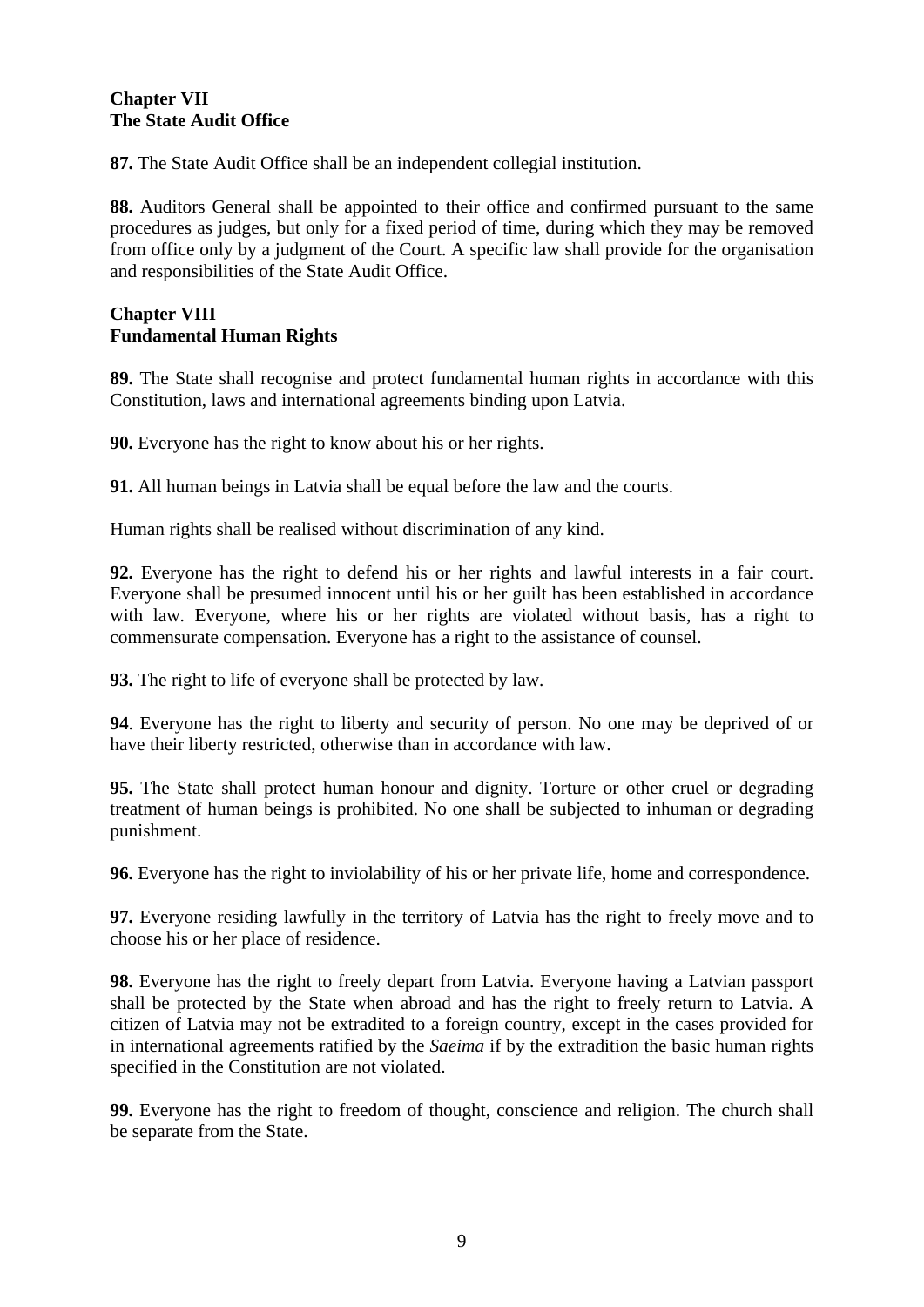**100.** Everyone has the right to freedom of expression, which includes the right to freely receive, keep and distribute information and to express his or her views. Censorship is prohibited.

**101.** Every citizen of Latvia has the right, as provided for by law, to participate in the work of the State and of local government, and to hold a position in the civil service. Local governments shall be elected by Latvian citizens and citizens of the European Union who permanently reside in Latvia. Every citizen of the European Union who permanently resides in Latvia has the right, as provided by law, to participate in the work of local governments. The working language of local governments is the Latvian language

**102.** Everyone has the right to form and join associations, political parties and other public organisations.

**103.** The State shall protect the freedom of previously announced peaceful meetings, street processions, and pickets.

**104.** Everyone has the right to address submissions to State or local government institutions and to receive a materially responsive reply. Everyone has the right to receive a reply in the Latvian language.

**105.** Everyone has the right to own property. Property shall not be used contrary to the interests of the public. Property rights may be restricted only in accordance with law. Expropriation of property for public purposes shall be allowed only in exceptional cases on the basis of a specific law and in return for fair compensation.

**106.** Everyone has the right to freely choose their employment and workplace according to their abilities and qualifications. Forced labour is prohibited. Participation in the relief of disasters and their effects, and work pursuant to a court order shall not be deemed forced labour.

**107.** Every employed person has the right to receive, for work done, commensurate remuneration which shall not be less than the minimum wage established by the State, and has the right to weekly holidays and a paid annual vacation.

**108.** Employed persons have the right to a collective labour agreement, and the right to strike. The State shall protect the freedom of trade unions.

**109.** Everyone has the right to social security in old age, for work disability, for unemployment and in other cases as provided by law.

**110.** The State shall protect and support marriage – a union between a man and a woman, the family, the rights of parents and rights of the child. The State shall provide special support to disabled children, children left without parental care or who have suffered from violence.

**111.** The State shall protect human health and guarantee a basic level of medical assistance for everyone.

**112.** Everyone has the right to education. The State shall ensure that everyone may acquire primary and secondary education without charge. Primary education shall be compulsory.